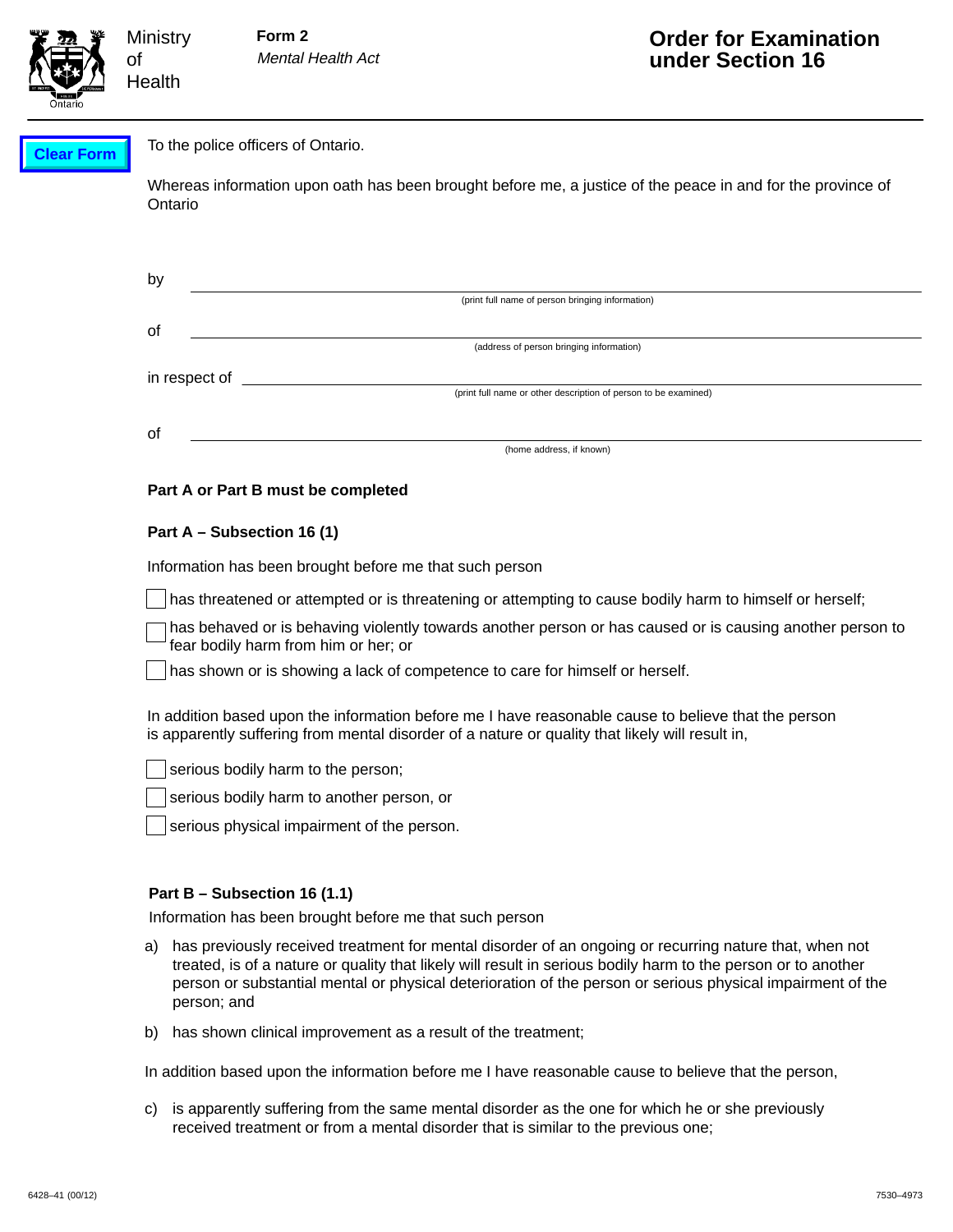# **Part B (continued)**

d) given the person's history of mental disorder and current mental or physical condition, is likely to

cause serious bodily harm to himself or herself;

cause serious bodily harm to another person,

suffer substantial mental or physical deterioration of the person, or

suffer serious physical impairment of the person; and

e) is apparently incapable within the meaning of the Health Care Consent Act, 1996 of consenting to his or her treatment in a psychiatric facility and the consent of his or her substitute decision-maker has been obtained.

Now therefore, I order you, the said police officers, or any of you, to take the said person in custody forthwith to an appropriate place for examination by a physician.

(date of signature)

(Municipality where order signed)

(signature of Justice of the Peace)

(print name of Justice of the Peace)